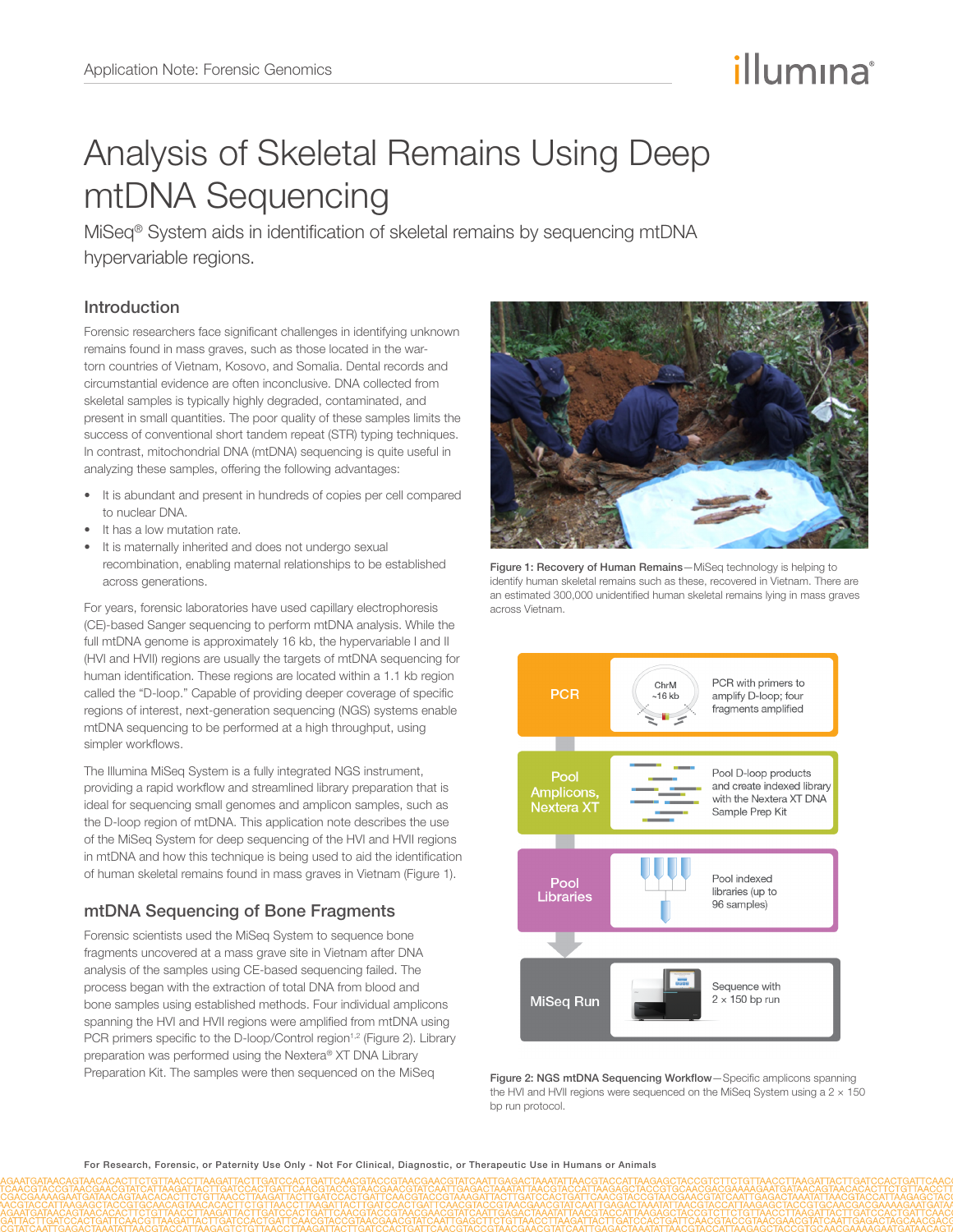System using a  $2 \times 150$  bp run protocol. Raw reads were aligned to the mtDNA reference using BWA,<sup>3</sup> and variants were screened against the mtDNA revised Cambridge reference sequence (rCRS)<sup>4</sup> and called using the Genome Analysis Toolkit (GATK).<sup>5,6</sup> The frequencies of each variant were calculated and compared to establish shared maternal lineage.

## Analysis and Results

#### Concordant Sequencing Results of HVI/II Regions

Using this method, ultradeep sequencing coverage (>10,000 reads) was reproducibly obtained for all samples. All variants previously reported in control DNA 9947A (Promega) were identified at high frequencies (Figure 3). There was concordance in variant positions and frequencies between technical replicates. Results for blood samples were concordant with those previously analyzed using CE-based Sanger sequencing.

#### Human Identification from Buried Remains

Total DNA was extracted from a bone sample (995A) recovered from a grave at the Southern Battlefield Cemetery in Vietnam. A corresponding blood sample (995B) was also drawn from the presumptive brother of the interred individual and sequenced using Illumina sequencing technology. The variant positions and frequencies in the HVI/II regions were compared (Figure 4). Results indicated that the 2 samples may share maternal lineage, supporting the hypothesis of kinship.

#### MiSeq mtDNA Protocols and Analysis Tools

mtDNA library preparation, sequencing, and analysis workflows and tools are available for the MiSeq System. These include a protocol for clean, intact DNA samples,<sup>7</sup> as well as one for difficult samples,<sup>8</sup> such as bone, where sequencing of the mtDNA D-loop hypervariable region is critical. Both incorporate data analysis with MiSeq Reporter and



Figure 3: SNP Results from MiSeq System Show Strong Concordance— Raw frequencies are shown for each SNP across the D-loop. Blood and control results were concordant with samples previously sequenced with Sanger sequencing.

variant calling with the mtDNA Variant Analyzer Software tool. These same analysis capabilities, along with several usability enhancements, are also available in BaseSpace®, the Illumina genomics computing platform.

## **Conclusions**

The Nextera XT DNA Library Preparation Kit and MiSeq System provide robust data for human identification. Sequence derived from the HVI and HVII regions of the mtDNA D-loop region was used to establish that samples from 2 individuals shared a maternal lineage. The Illumina MiSeq System provides a reliable, reproducible method for determining human relationships from degraded samples that are not amenable to analysis by other methods.



Figure 4: Illumina Sequencing of Bone Samples Confirms Putative Relationships - DNA from a bone sample recovered from a grave (995A) and a blood sample (995B) were compared. The high degree of concordance in identified SNPs and profile characteristics suggests the 2 individuals are brothers.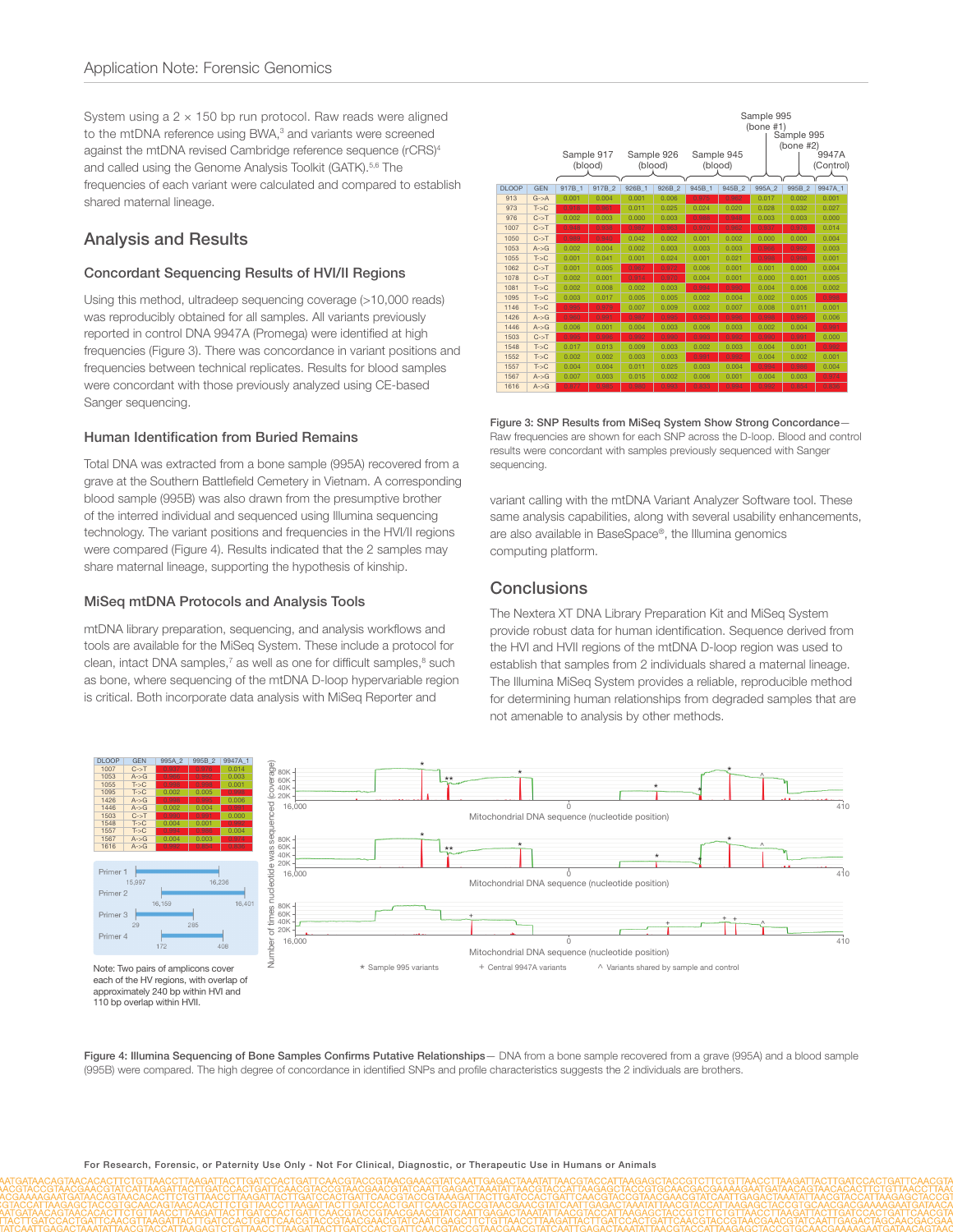## Learn More

To learn more about the MiSeq System, visit: [www.illumina.com/miseq](http://www.illumina.com/miseq)

For more on Illumina sequencing technology for forensic applications, visit: www.illumina.com/areas-of-interest/forensic-genomics.html.

To access mtDNA Processor and mtDNA Variant Analyzer in

BaseSpace, log in to BaseSpace at www.Illumina.com, go to the Apps tab, and search for mtDNA Processor and mtDNA Variant Analyzer.

#### **References**

- 1. [Vigilant L, Pennington R, Harpending H, Kocher T, and Wilson A.](http://www.ncbi.nlm.nih.gov/pubmed/2594772)  [Mitochondrial DNA sequences in single hairs from a southern African](http://www.ncbi.nlm.nih.gov/pubmed/2594772)  population. *Proc Natl Acad Sci.* [1989; 86: 9350–9354.](http://www.ncbi.nlm.nih.gov/pubmed/2594772)
- 2. [Wilson M, DiZinno J, Polanskey D, Replogle J, and Budowle B. Validation of](http://www.ncbi.nlm.nih.gov/pubmed/8547161)  [mitochondrial DNA sequencing for forensic casework analysis.](http://www.ncbi.nlm.nih.gov/pubmed/8547161)  *Int J Legal Med.* [1995;108: 68–74.](http://www.ncbi.nlm.nih.gov/pubmed/8547161)
- 3. [Li H and Durbin R. Fast and accurate long-read alignment with Burrows-](http://www.ncbi.nlm.nih.gov/pubmed/20080505)Wheeler transform. *Bioinformatics*[. 2010; 26: 589–595.](http://www.ncbi.nlm.nih.gov/pubmed/20080505)
- 4. [Andrews R, Kubacka I, Chinnery P, Lightowlers R, Turnbull D, and Howell N.](http://www.ncbi.nlm.nih.gov/pubmed/10508508)  [Reanalysis and revision of the Cambridge reference sequence for human](http://www.ncbi.nlm.nih.gov/pubmed/10508508)  [mitochondrial DNA.](http://www.ncbi.nlm.nih.gov/pubmed/10508508) *Nat Genet.* 1999; 23: 147.
- 5. [McKenna A, Hanna M, Banks E, et al. The Genome Analysis Toolkit: a](http://www.ncbi.nlm.nih.gov/pubmed/20644199)  [MapReduce framework for analyzing next-generation DNA sequencing data.](http://www.ncbi.nlm.nih.gov/pubmed/20644199)  *Genome Res.* [2010; 20: 1297–303.](http://www.ncbi.nlm.nih.gov/pubmed/20644199)
- 6. [DePristo M, Banks E, Poplin R, et al. A framework for variation discovery](http://www.ncbi.nlm.nih.gov/pubmed/21478889)  [and genotyping using next-generation DNA sequencing data.](http://www.ncbi.nlm.nih.gov/pubmed/21478889)  *Nat Genet.* [2011; 43: 491–498.](http://www.ncbi.nlm.nih.gov/pubmed/21478889)
- 7. [Human mtDNA Genome Protocol \(support.illumina.com/downloads/human\\_](http://support.illumina.com/downloads/human_mtdna_genome_guide_15037958.ilmn) [mtdna\\_genome\\_guide\\_15037958.ilmn\)](http://support.illumina.com/downloads/human_mtdna_genome_guide_15037958.ilmn). Accessed 26 January 2016.
- 8. [Human mtDNA D-loop Hypervariable Region Protocol, \(support.](http://support.illumina.com/downloads/human_mtdna_d_loop_hypervariable_region_guide_15034858.ilmn) [illumina.com/downloads/human\\_mtdna\\_d\\_loop\\_hypervariable\\_region\\_](http://support.illumina.com/downloads/human_mtdna_d_loop_hypervariable_region_guide_15034858.ilmn) [guide\\_15034858.ilmn\)](http://support.illumina.com/downloads/human_mtdna_d_loop_hypervariable_region_guide_15034858.ilmn). Accessed 26 January 2016.